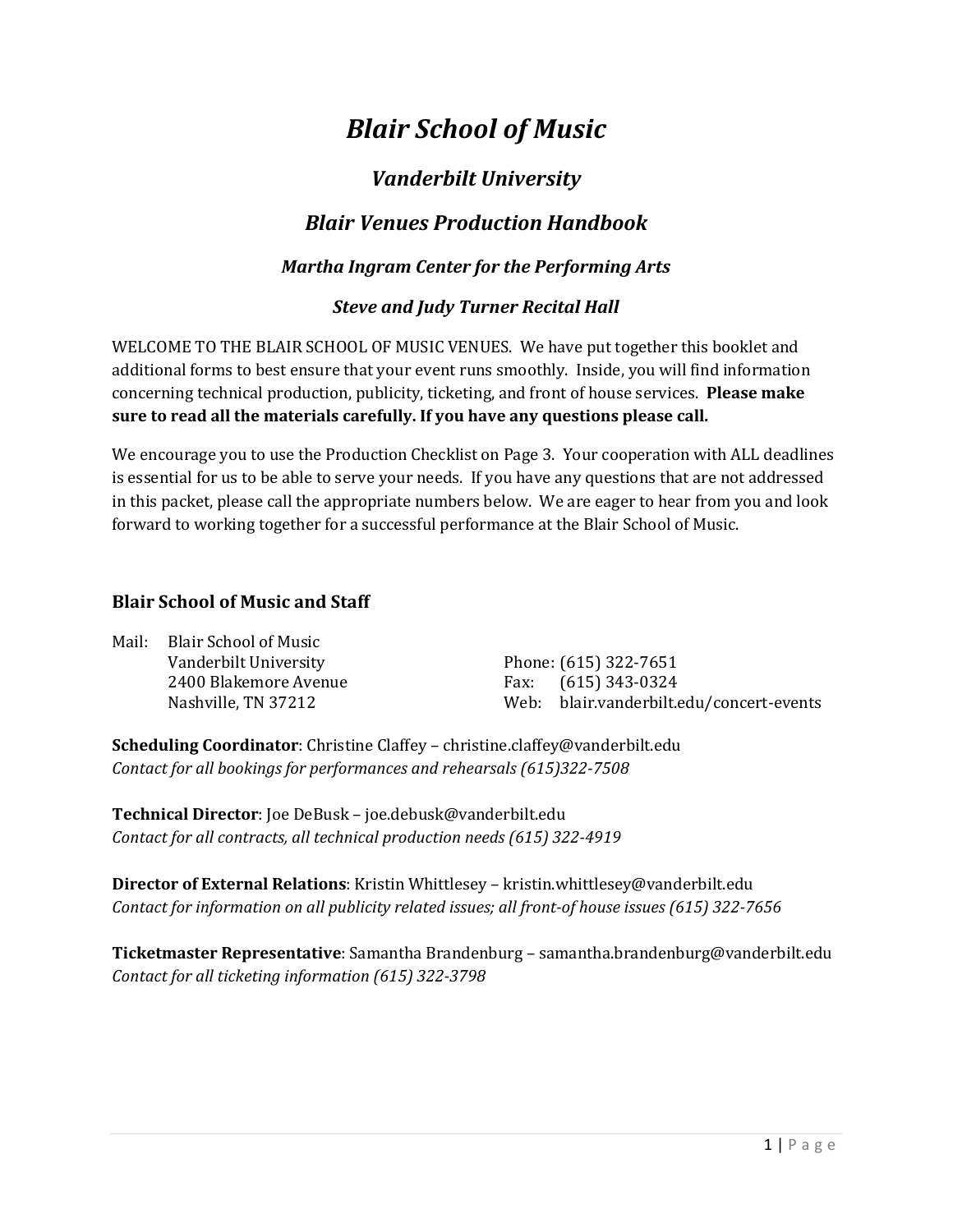## **Table of Contents**

| 1. | <b>Production Checklist</b>                                              | <sub>-</sub> Page 3 |
|----|--------------------------------------------------------------------------|---------------------|
| 2. |                                                                          | Page 4              |
|    | Rental Periods, Facility Conditions and Facility Access -4-<br>a.        |                     |
|    | <b>Facility Rent -4-</b><br>i.                                           |                     |
|    | <b>Facility Availability to Renter during Contract Period -4-</b><br>ii. |                     |
|    | <b>Event Work Requires Renter Representative -4-</b><br>iii.             |                     |
|    | <b>Venue in Base Condition -4-</b><br>iv.                                |                     |
|    | Overtime -4-<br>V.                                                       |                     |
|    | Scheduling -4-<br>b.                                                     |                     |
|    | <b>Scheduling Responsibility -4-</b><br>i.                               |                     |
|    | ii. Reserving Time -4-                                                   |                     |
|    | iii. Additional Rental Space -5-                                         |                     |
|    | iv. Event Schedule -5-                                                   |                     |
|    | <b>Scheduling Process -5-</b><br>c.                                      |                     |
|    | <b>Calendar Inquiry -5-</b><br>i.                                        |                     |
|    | ii. Calendar Hold -5-                                                    |                     |
|    | iii. Delivery of Event Information -5-                                   |                     |
|    | iv. Rental Agreement and Cost Estimate -5-                               |                     |
|    | v. Deposit-6-                                                            |                     |
|    | vi. Cancellation Policy -6-                                              |                     |
|    | Changes to the Event Schedule -6-<br>vii.                                |                     |
| 3. |                                                                          | Page 6              |
|    | <b>Technical Responsibility -6-</b><br>a.                                |                     |
|    | <b>Technical Rider -6-</b><br>b.                                         |                     |
|    | <b>Event Planning -6-</b><br>c.                                          |                     |
|    | <b>Provided Staff -6-</b><br>d.                                          |                     |
|    | <b>Props and Decorations -6-</b><br>e.                                   |                     |
|    | f.<br><b>Special Technical Services -7-</b>                              |                     |
|    | i. Dance Floor -7-                                                       |                     |
|    | ii. Piano - 7 -                                                          |                     |
|    | iii. Harpsichord -7-                                                     |                     |
|    | iv. Risers and Platforms -7-                                             |                     |
|    | Audio and Video Recording -7-<br>g.                                      |                     |
| 4. |                                                                          | Page 8              |
|    | Liability Insurance -8-<br>a.                                            |                     |
|    |                                                                          |                     |
|    | Lobby Use - 8-<br>b.                                                     |                     |
|    | c.<br>Safety -8-                                                         |                     |
|    | <b>Fire Safety - 8-</b><br>i.                                            |                     |
|    | d.<br>Parking -8-                                                        |                     |
|    | No Smoking -8-<br>e.                                                     |                     |
|    | f.<br>Photography -8-                                                    |                     |
|    | Access and Exit Ways -9-<br>g.                                           |                     |
| 5. | <b>Ticketing Information</b>                                             | Page 9              |
|    | Box Office Use -9-<br>a.                                                 |                     |
|    | Ticketmaster Ticketing -9-<br>b.                                         |                     |
|    | <b>Post Concert Accounting -9-</b><br>c.                                 |                     |
| 6. |                                                                          | Page 9              |
| 7. |                                                                          | Page 9              |
|    | <b>Front of House Responsibility -9-</b><br>a.                           |                     |
|    | b.<br>Program -9-                                                        |                     |
|    | <b>Merchandise -9-</b><br>C.                                             |                     |
| 8. | <b>Event Management Deadline Timeline</b> ___                            | Page 10             |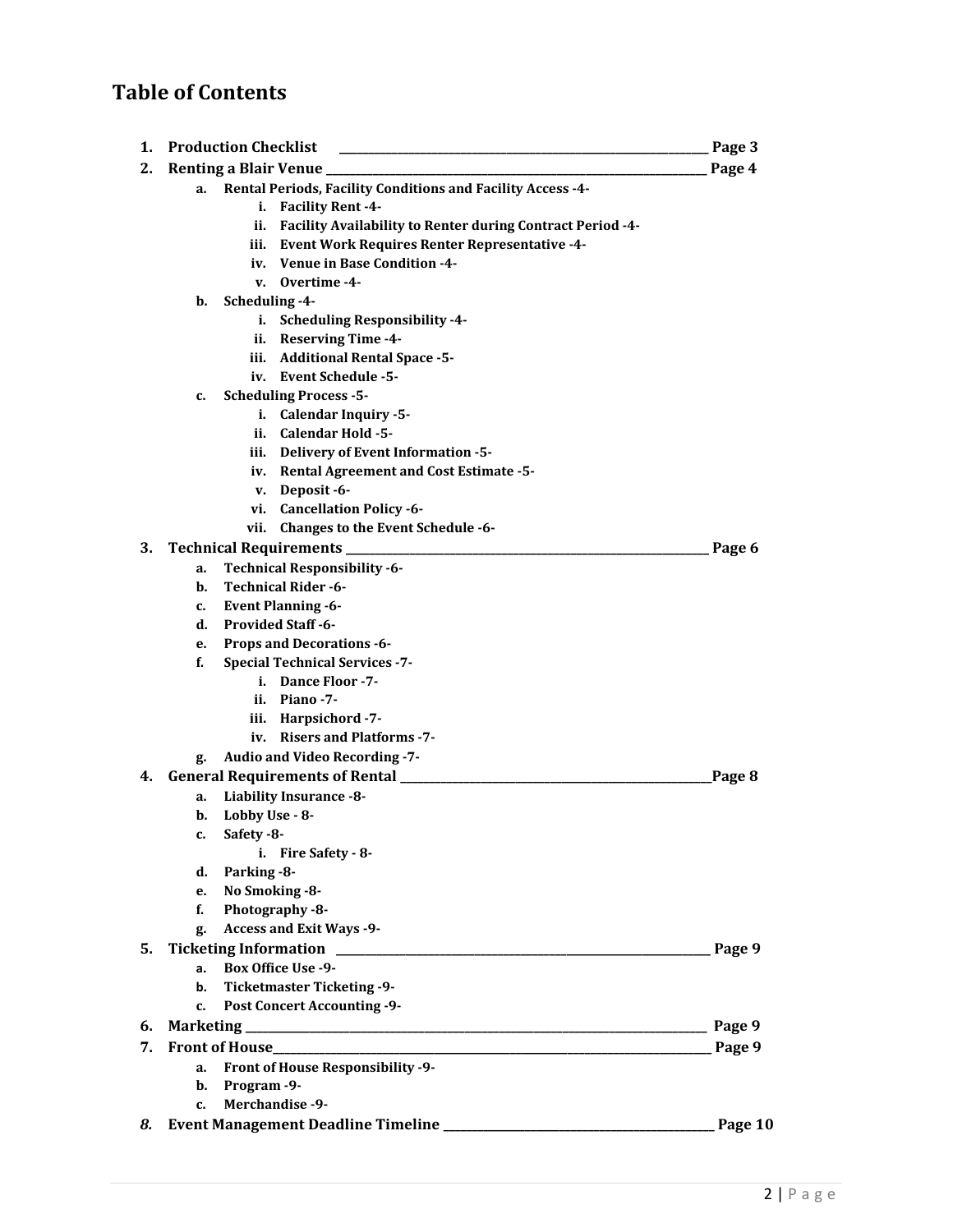## **1. Production Checklist**

- $\Box$  Read Production Handbook
- $\Box$  Reserve time and date for performance and rehearsals with the Scheduling Coordinator
- $\Box$  Return signed contract and deposit by the date requested
- $\Box$  Return Production Information to the Technical Director at least 4 weeks prior to event
	- o Stage Plot
	- o Technical Rider
	- o Contact Information Form
	- o Program Information with running times
	- o Proof of Insurance
- $\Box$  Reserve ticketing services if applicable by date specified by Ticketmaster Representative
- $\Box$  Send FINAL technical information to the Technical Director at least 4 weeks prior to event
- $\Box$  Pay FINAL PAYMENT of account balance paid ten days in advance of performance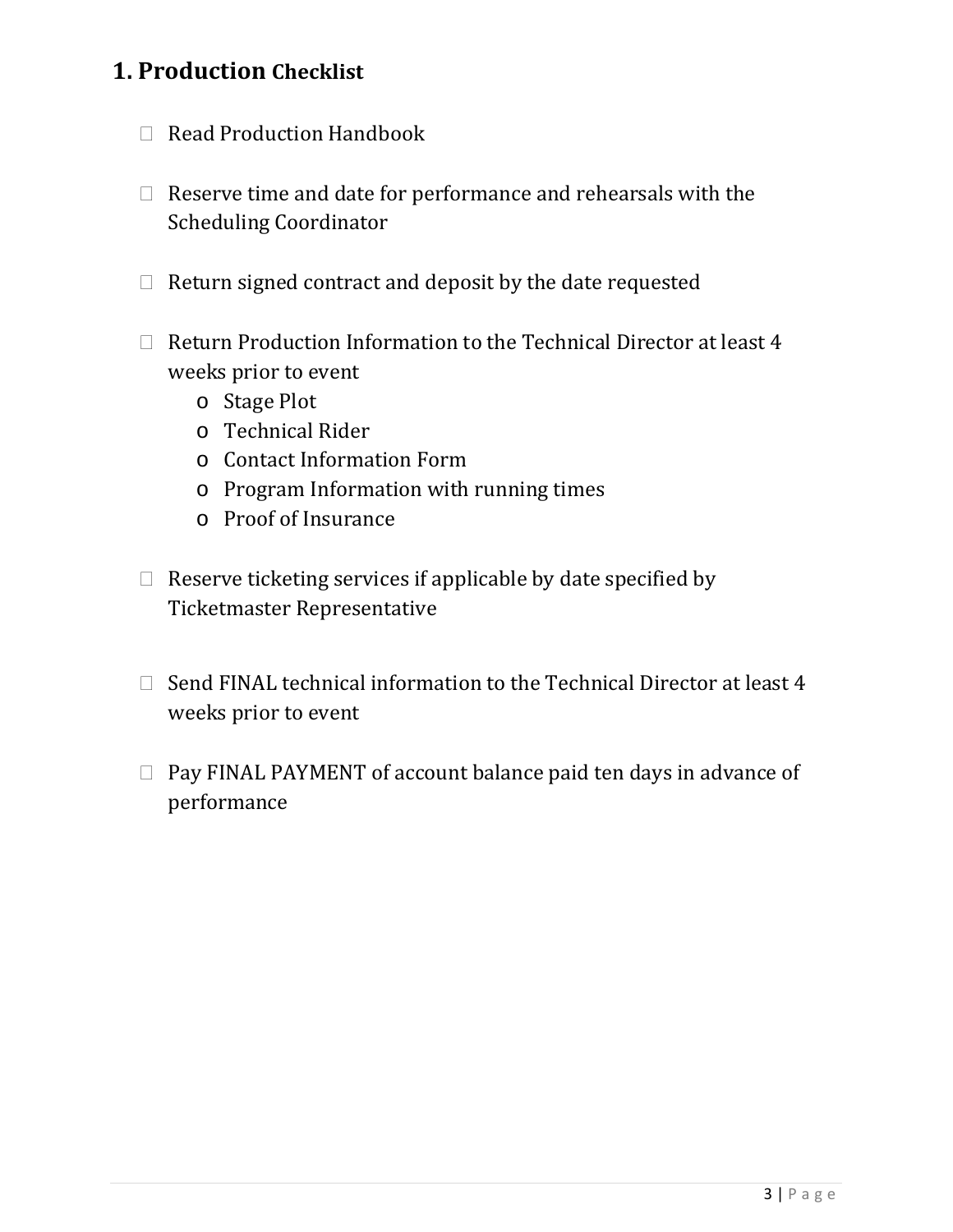### **2. Renting a Blair Venue**

#### **Rental Periods, Facility Conditions and Facility Access**

*Facility Rent:* Rent is based on the renter's time in the venue as well as the time it takes for the technical staff to set the stage up to the renter's wishes. The facility is available for rent at 4 pricing points: 5 hours, 7 hours, 10 hours and the Day rate (11+ hours). There are different pricing options for Vanderbilt affiliated groups, Non-Profit and Community groups. Please contact the Scheduling Coordinator for the appropriate pricing option. Non-Profit groups must provide a 501(c) (3) in order to receive the Non-Profit rate.

*Facility Availability to Renter during Contract Period:* The renter will have access to the venue only during the scheduled intervals listed in the rental agreement for the contracted date(s), and for on-site planning meetings with Blair staff. Additional access to the venue for any purpose during the contracted date(s) will be considered additional rented time in the venue and will be added to the renter's invoiced cost.

*Event Work Requires Renter Representative:* Work for the renter's event will not proceed without an appropriate representative for the renter on site. Renter must have one person in charge of the event who knows the answers to all technical questions.

*Venue in Base Condition:* The venue will be in its base condition, clear and broom clean, at the start of the contracted rental dates. Base condition of the venue includes: clear stage and wing space; standard stage drapes in place, with the rigging system otherwise clear; orchestra shell stored; and stage-right wing; and lighting and sound equipment organized in storage for the renter's use. The venue must be restored to its base condition by the end of contracted rental dates. If the time necessary to restore the venue to base condition extends beyond the contracted period, the renter will be responsible for all cleanup costs including rental charges for the extended time.

*Overtime:* Should the event require large or complicated set-ups and more time is needed than the contracted time listed in the rental agreement, Blair would be please to accommodate subject to availability. In the event of requiring additional hall time consequent pricing structures will replace the existing pricing agreement. If overtime does occur, the renter will be charged the next pricing point that encompasses the amount of time occupied in the hall.

#### **Scheduling**

*Scheduling Responsibility:* The Scheduling Coordinator for the Blair School of Music, Christine Claffey, schedules the Blair Venues.

*Reserving Time:* While determining the amount of time needed for the rental keep in mind what time will be necessary for rehearsal and set up. The rehearsal time is not automatically reserved – you must book it with the Scheduling Coordinator. Rehearsal time is not guaranteed, as all our venues are heavily booked for rehearsals, recitals and recording sessions. To increase the probability of getting all the time needed for set-up, rehearsals,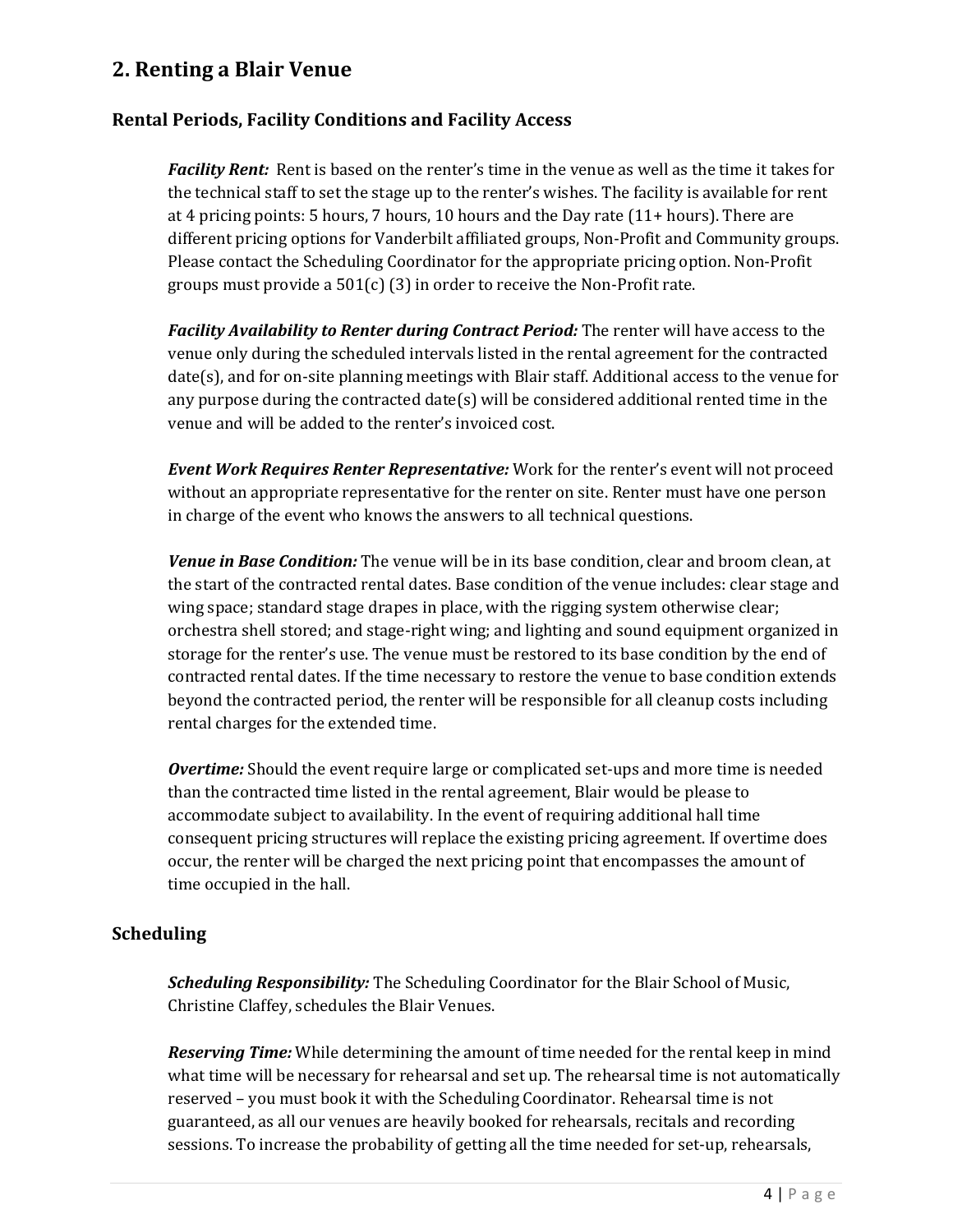performances and tear down, make sure to reserve the hall for the entire time considered necessary with the initial request for space.

*Additional Rental Space:* Included in the rental of Ingram Hall is the chorus dressing room which provided 10 makeup stations, one women's and one men's restroom with showers, toilets and sinks. If the event personnel and performers consist of a large group and/or the event requires additional space backstage for the performers to rehearse and prepare, the Instrumental Rehearsal Hall and Choral Hall are available for use at an hourly rate. Uses of these rooms are not guaranteed and are subject to availability. These rooms must be requested with the Schedule Coordinator- they are not automatically included with the reservation and there will be an additional charge.

*Event Schedule:* All event time in the venue and its support spaces must be scheduled in advance and outlined in the rental agreement prepared for the renter by the Blair School of Music. This includes performances and the following: delivering, load in and installation, equipment and material set up, configuration, programming and cueing, rehearsals, production notes, maintenance and any other work for the event in the venue. All venue time scheduled for an event in the rental agreement will be subject to rental charges and associated costs.

#### **Scheduling Process**

*Calendar Inquiry:* Inquiries about the facility calendar and available dates should be directed to the Schedule Coordinator. A report of dates available, in whatever manner reported, is not a guarantee of availability for subsequent hold or booking.

*Calendar Hold:* Requests to hold dates for events in venue must be submitted in writing to the Schedule Coordinator. The dates being held will stay on the calendar for 2 weeks, the renter must confirm the dates in writing with the Schedule Coordinator by this time, the dates will be considered as a "firm hold". If the date is not confirmed as a "firm hold" by the 2 week deadline, the space will be released to any organization that issues a challenge for the spot. The renter will be notified before the date is released.

*Delivery of Event Information:* The renter must provide event information no later than twelve weeks prior to the first date on site. The information provided should be sufficient to outline a detailed schedule of facility use and an estimate of facility costs for the event. Final date confirmation and rental agreement will be withheld until the renter has provided the Blair School of Music with a performance schedule, technical rider and event specifications.

*Rental Agreement and Cost Estimate:* Based on information provided by the renter, Blair School of Music will provide a rental agreement and an estimate of facility costs to the renter for the event. The estimate of the costs will become part of the rental agreement for the event. The estimate of costs and the rental agreement must be signed by the renter and returned within **ten business days** with the deposit specified in the rental agreement. **The rental is not confirmed until the agreement is signed and the deposit has been paid.** If the agreement, estimate and deposit are not returned signed within ten business days, Blair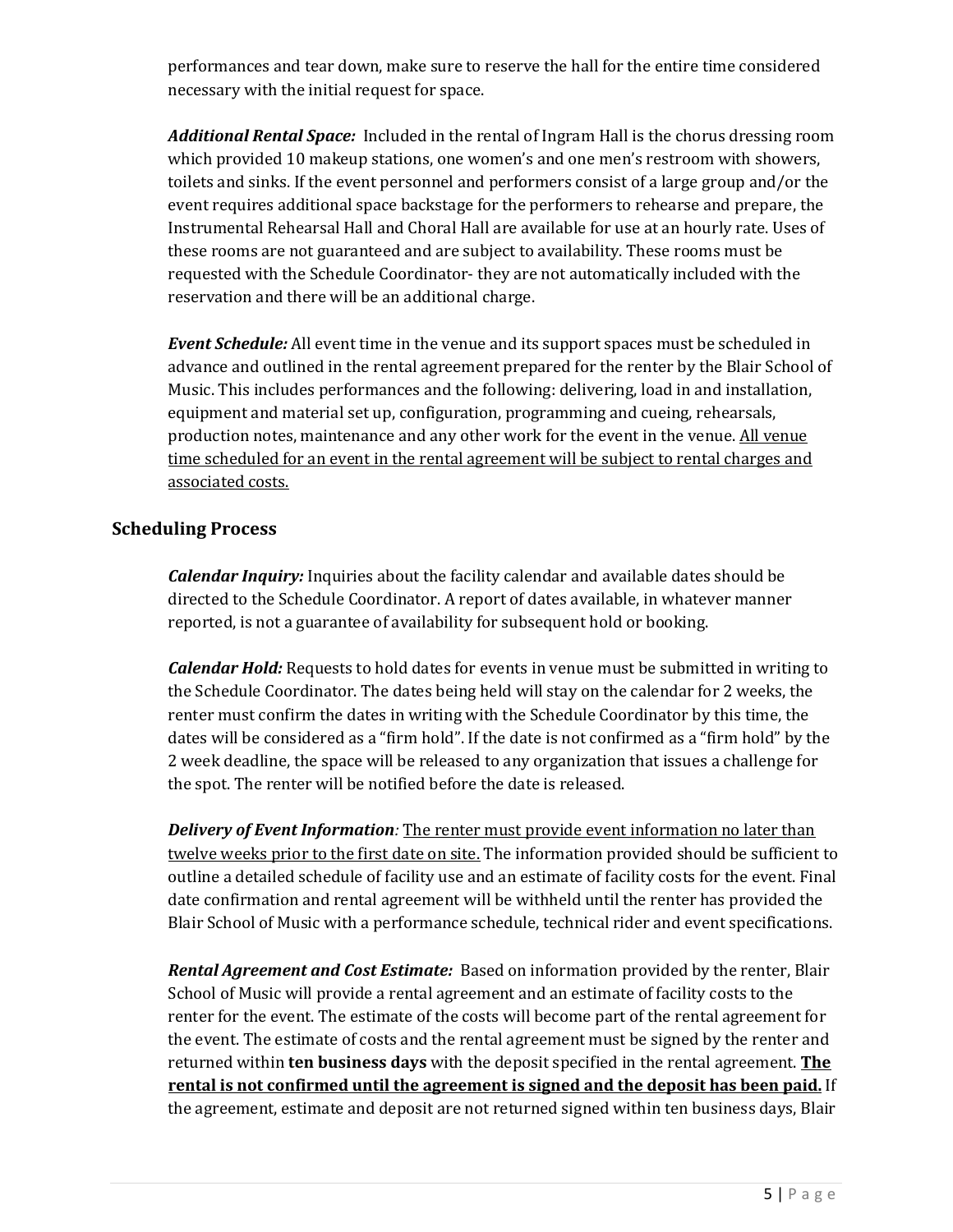School of Music reserves the right to release the dates held. The renter will be notified of the release.

**Deposit:** The deposit for the event rental will be 50% of the full estimated cost of facility use. The deposit delivered with the signed rental agreement is non-refundable.

*Cancellation Policy:* Once the rental agreement has been signed and the requested deposit paid, if cancellation is necessary of a booked event written confirmation is needed by the Technical Director and the Scheduling Coordinator at least 30 Days in advance. If the cancellation is within 30 Days of the event the renter will only be liable for the deposit which is half of the full amount of the rental as described in the rental agreement.

*Changes to the Event Schedule:* Should the renter wish to modify the contracted event schedule, the renter must notify the Technical Director in writing. A change order will be prepared by the Technical Director to document the schedule and cost changes. Please notify the Schedule Coordinator and Technical Director as soon as possible if extended time is needed in order to be accommodated. There is no guarantee as Blair's facilities are heavily booked.

### **3. Technical Requirements**

*Technical Responsibility:* The Technical Director for the Blair School of Music, Joe DeBusk, handles all technical production needs at the for the Blair Venues.

*Technical Rider:* The renter must provide a technical rider to the Technical Director no later than four weeks prior to the renter's first date on site. Failure to provide a rider by this time may leave the renter without the equipment that is needed for the event. Please review the Technical Specification Packet to determine your needs of the equipment we provide. Please communicate any additional changes in the stage plots to the Technical Director at least 24 hours in advanced.

*Event Planning:* No later than **four weeks** prior to the renter's first date on site, the renter must participate in a production meeting with the Technical Director. These meetings are intended to cover event planning for technical production and other facility requirements. The renter must ensure that their appropriate staff members attend the meeting. The production meeting will take place at the venue scheduled for the event being contracted.

*Provided Staff:* Blair provides a standard staffing package per performance which usually includes: Director/ Stage Manager, one Sound Technician, one Lighting Technician, and one House Manager. The specific staging provided for the event is described in the rental agreement. Any additional stage or house personnel will be hired at an hourly rate according to the current rates paid to personnel by the Blair School of Music. The Technical Director may give the renter information about the current hourly rate of pay. The fees will be added to your final amount due one day prior to the show.

*Props and Decorations:* The renter is welcomed to bring in free standing stage or lobby decorations such as flowers or plants. Banners may be hung in the Hall or Lobby only at the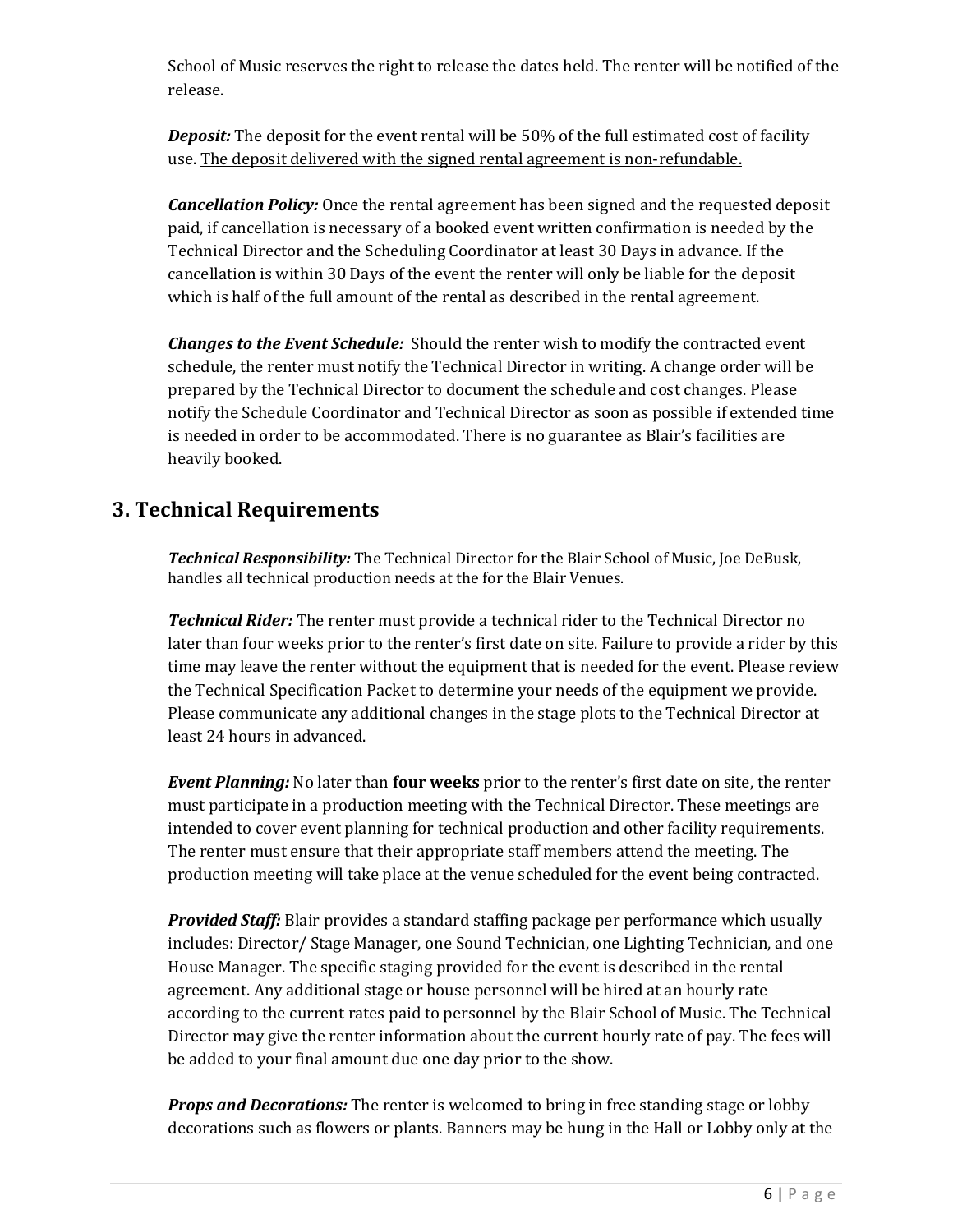discretion of the Technical Director. Delivery of decorations must be arranged with the Technical Director. The renter is responsible for removal of any and all decorations immediately following the performance. A fine of \$25 per item will be imposed for the removal of decorations left behind.

*Special Technical Services:* If the event requires any special lighting, sound or audio-visual equipment not currently provided by Blair, PLEASE CONTACT THE TECHNICAL DIRECTOR AT LEAST 4 WEEKS prior to your event. Extra Time in the Hall must be booked for bringing in, setting up and breaking down equipment for rehearsal and performance. There will be an additional charge for the extra time booked according to the current rates. Please review the following equipment policies:

*Dance Floor:* If the event requires a dance floor the renter must make a request for one during the initial reservation. Please contact the Technical Director immediately if you have not done so during the scheduling process. Please keep in mind that this is not automatically set up and requires several hours to assemble. The renter will be charged for the set up period and the time will be added on to the final reservation time in the hall.

*Piano:* The pianos on location are available for the renter's use. There is one 9 foot Steinway Grand Piano in Ingram Hall and two 9 foot Steinway Grand Pianos in Turner Hall. If a piano is required and tuning is needed prior to the performance the Technical Director must be notified to set this up. A rate of \$90 for each piano tuning will be added to the final balance.

*Harpsichord:* If a harpsichord is require for the performance it will need to be rented from an outside vendor. Blair School of Music does not provide rental of this instrument. Please contact the Technical Director to schedule a delivery time to ensure there will be no damages to this often fragile instrument.

*Risers and Platforms:* Choral risers and platforms are available for use as available. Please discuss any needs for these items with the Technical Director to check availability.

*Audio and Video Recording:* Blair School of Music can provide a video or audio recording of the performance using the latest digital equipment engineered by a professional engineer. Performance copies are available in compact disc (CD) format, for either professional or home use. The audio engineers are well-versed in fine recording technique and are sensitive to artists' needs.

As an alternative, a basic reference CD can be recorded by Blair personnel during the performance. This CD is unedited and is intended for archival use or performance study.

Both services must be booked through the Technical Director and are subject to additional permission and fees. A minimum of 4 weeks' notice is required to book these services. 1 CD and 1 DVD are provided with every recording session/show performance.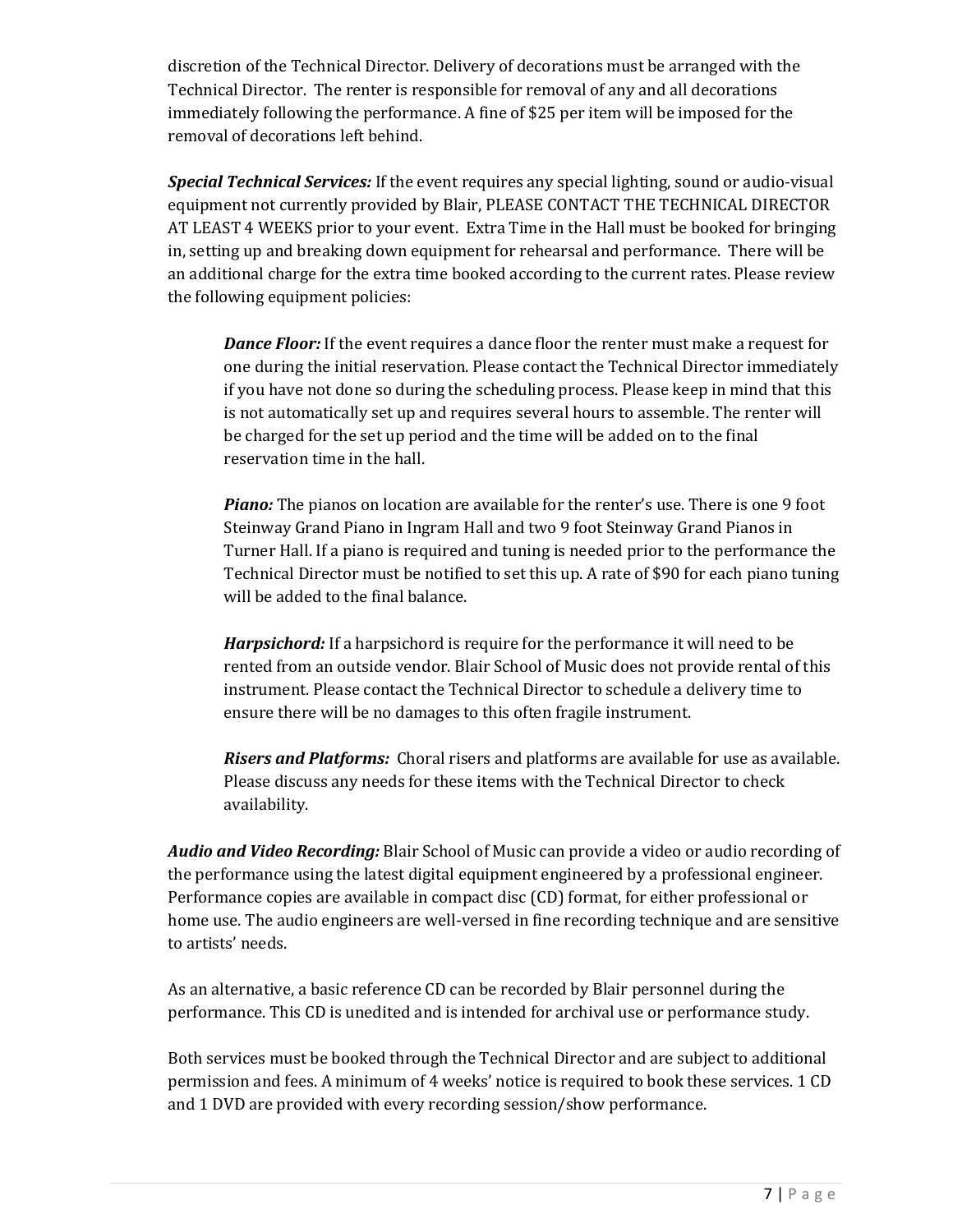### **4. General Requirements of Rental**

*Liability Insurance:* The renter MUST obtain, maintain and provide proof of the following insurance policies: Commercial General Liability Insurance (public liability) for no less than 1 million dollars (\$1,000,000.00), Worker's Compensation Insurance as required by law, and Employer's Liability Insurance. If the renter fails to obtain these licenses specified above to be in effect for the date(s) the facility is occupied by the renter the event will be cancelled.

*Lobby Use:* Ingram Hall and Turner Hall may be used for receptions before or after the event. The renter is responsible for contracting any catering services for the event as Blair does not provide catering of any kind. Under no circumstance will a renter's use of the lobby be permitted to impede access to or otherwise compromise use of a non-rented venue in the facility. The Schedule Coordinator and Technical Director must be notified if you plan on having any sort of reception in the Lobby. Unless the renter is booking the Lobby only, there will be no extra *rental* charge for booking the Lobby in addition to a Hall rental; however this time is included in your hall rental time. **There is an additional maintenance fee of \$250 for any events where food and/or beverages are provided.**

*Safety:* The Blair School of Music has oversight regarding event safety, including and not limited to: crowd management; worker and equipment safety; safety of performances, stunts and effects; security; emergency response; emergency exits; fire safety; catering and food preparation; and general facility management. The Blair School of Music reserves the right to deny access to a venue to prevent unsafe practices in the production of an event.

> **Fire Safety:** Due to fire marshal regulations, open flames are not permitted on stage without hiring a fire marshal to be on location at an additional fee. This process must go through the Technical Director.

*Parking:* Blair School of Music does **not** automatically provide parking for your event. The parking lots adjacent to the building on 24th and 25th Avenues are **not available** for use by your personnel or patrons at any time**.** Audience attendees must use the South Garage on Children's Way, which is adjacent to the Vanderbilt Children's Hospital. A nominal parking fee is charged on most evenings. Ample street parking is also available on 24th Avenue next to the Fannie Mae Dees Park across Blakemore. After 5pm and on weekends the West Garage located across the street is available to park in. Attendees must enter from the entrance on Children's Way or 24th Avenue.

#### **PARKING IS PROHIBITED IN THE HARRIS HILLMAN SCHOOL ON BLAKEMORE.**

### **PARKING IS PROHIBITED ON CHILDREN'S WAY OR IN THE FIRE LANE DRIVE – CARS WILL BE TICKETED AND TOWED.**

*No Smoking:* Smoking is prohibited inside and is only allowed in designated areas on Vanderbilt's campus. The designated smoking area for the Blair School of Music is over near Ingram Hall's loading dock.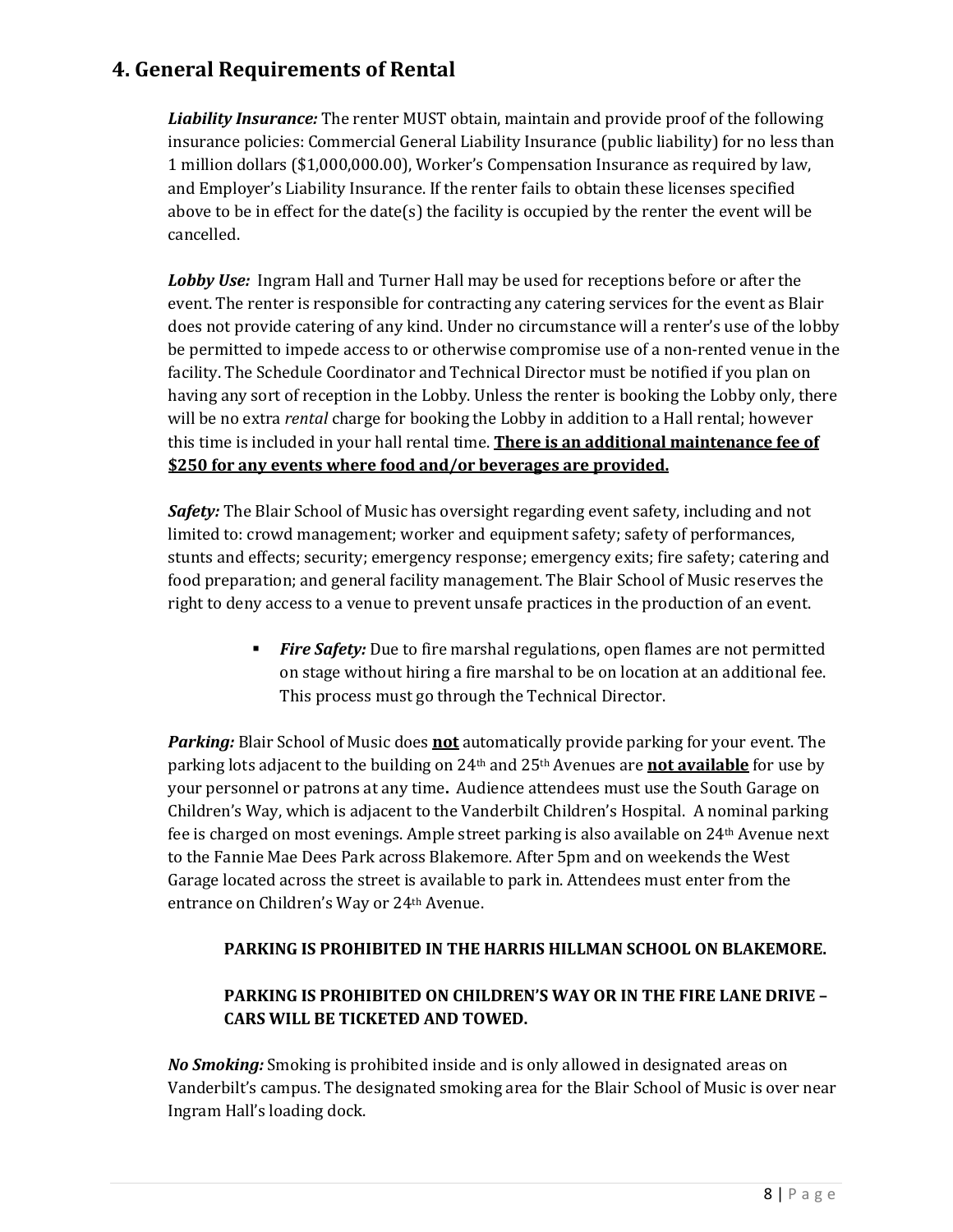**Photography:** The renter is responsible for any photography of the event.

*Access and Exit Ways:* Doors, and access and exit pathways, both inside and outside the venue must not be blocked and restricted. All security and fire doors must be kept closed. Should clear and continuous access through one of these doors be required, a door attendant must be present to provide access. If required, a door attendant will be provided by Blair School of Music at the renter's expense.

### **5. Ticketing Information**

**Ticketmaster Ticketing:** It is the renter's responsibility for all ticket production and sales both before the event and at the Box Office on the evening of the performance. If the renter has a contract with Ticketmaster through Vanderbilt the renter will work directly with the VU Ticketmaster Representative Samantha Brandenburg. Blair does not have any participation in the contractual agreement with Ticketmaster and does not require you to use their services.

*Box Office Use:* Blair School of Music has a Box Office for use in Ingram Hall; you must us a lobby table for a ticket office if you are booked in Turner Hall. The renter must contact the Ticketmaster Representative to inquire about use of the Sarratt Box Office which is located in Vanderbilt's Student Center.

**Post Concert Accounting:** Within 30 days after the event, the renter will be sent a final financial statement of any charges and your payments. Any Box Office reports and/or payment will be sent separately from the Vanderbilt Ticketmaster Outlet.

### **6. Marketing & Media**

Blair School of Music does NOT provide any marketing or advertising services for rental events. The exception to this policy is ONLY if Blair is a sponsor or partner in the event. To discuss partnering with Blair for a production, please contact the Director of External Relations at least 6 Months prior to your event. If logos or photographs are required to include in your marketing materials please contact the Director of External Relations.

Any news media should be cleared by the Director of External Relations at least one week prior to the event.

### **7. Front of House**

*Front of House Responsibility:* The Director of External Relations, Kristin Whittlesey, handles all Front of House inquiries. Blair provides one House Manager as part of your rental package for your event. No ushers or other staff will be provided. Any additional front of house staffing must be hired through an independent contractor.

*Program:* The renter is responsible for the production of the event program. Blair does not provide any type of program production for events not sponsored by Blair School of Music.